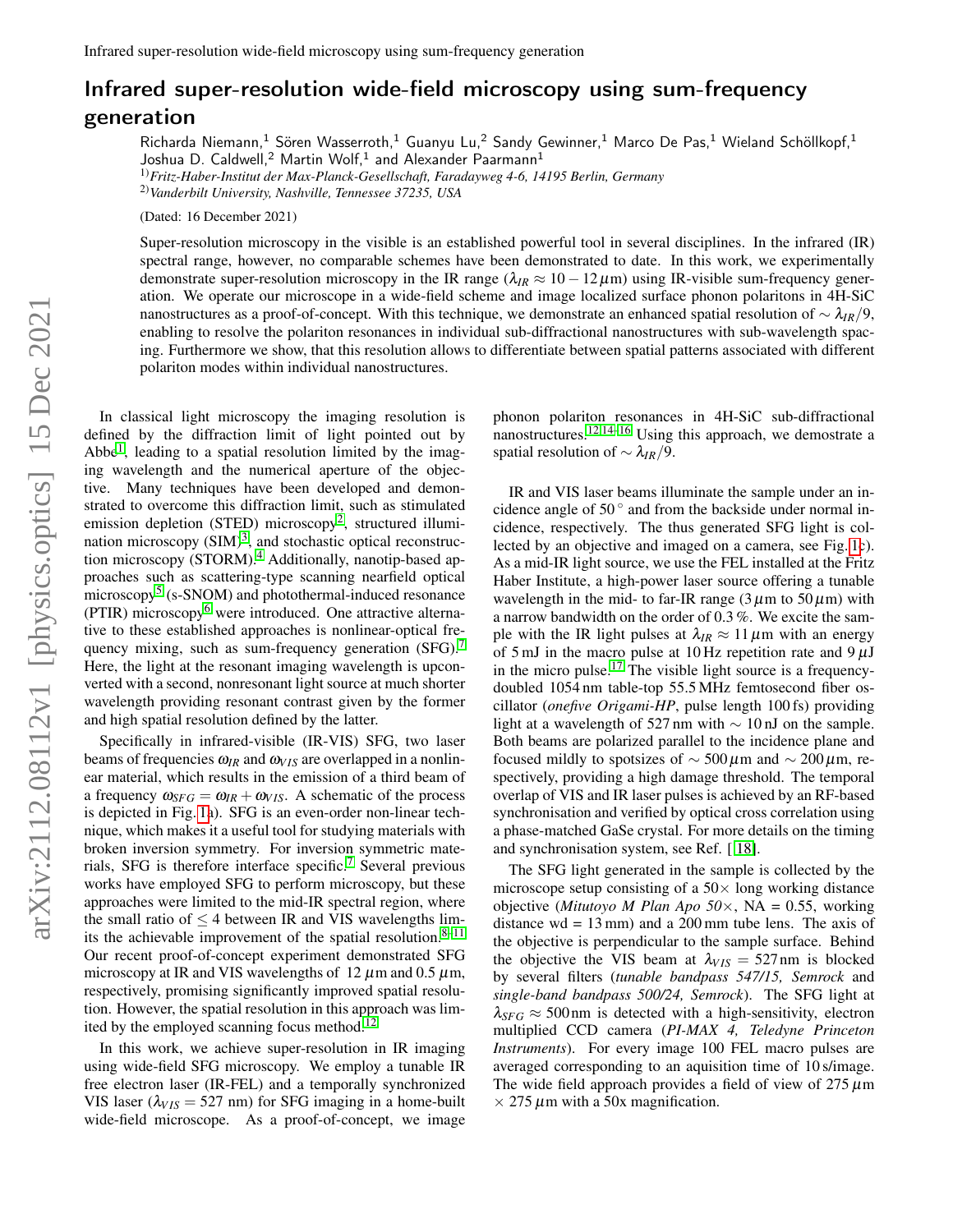

<span id="page-1-0"></span>FIG. 1. (a) SFG process. (b) SEM image of a  $4\times4$  nanopillar patch, consisting of NPs with a diameter of  $2 \mu$ m, a period of  $5 \mu$ m and a height of 1  $\mu$ m taken under an angle of 30 $^{\circ}$ . (c) Scheme of the microscope setup. The visible beam illuminates the sample from the back in normal incidence. The IR-FEL beam illuminates the sample from the front under an incident angle of 50°. The SFG light is collected by the microscope consisting of a  $50\times$  objective and a 200 mm tube lens. Several filters block the VIS light from entering the CCD camera chip. Here, only the SFG signal is finally imaged. Visualization of optical components taken from Ref. [ [13\]](#page-3-14).

In order to demonstrate the capabilities of the microscope, we image localized surface phonon polaritons (SPhP) in sili-con carbide nanopillars (SiC NPs).<sup>[12](#page-3-9)[,14–](#page-3-10)[16](#page-3-11)</sup> SiC inhibits inherently a broken inversion symmetry. In the given geometry, only one unique non-vanishing element  $\chi_{xx}^{(2)} = \chi_{yzy}^{(2)}$  of the second order nonlinear susceptibility  $\chi^{(2)}$  tensor can contribute to the nonlinear signal,  $19$  providing strong SFG intensity due to enhanced local optical fields at the polariton resonances.<sup>[15](#page-3-16)</sup> In particular, this geometry exclusively probes the normalto-surface components of the local IR fields  $E_{IR,z}$ .<sup>[19](#page-3-15)</sup> In 4H-SiC nanostructures, localized SPhP<sup>[14](#page-3-10)[,15,](#page-3-16)[20](#page-3-17)</sup> are excited in the Reststrahlenband between the transversal optical (TO) and the longitudinal optical (LO) phonon frequencies  $797 \text{ cm}^{-1}$ and 964 cm−<sup>1</sup> , respectively, leading to a drastic enhancement of the local IR fields, $^{21}$  $^{21}$  $^{21}$  and in consequence of the SFG

emission.[12](#page-3-9)[,15](#page-3-16) More specifically, SiC NPs arrays can support both monopolar and dipolar resonances, characterized by predominantly normal-to-surface and parallel-to-surface optical field enhancements, respectively.<sup>[14](#page-3-10)[,21](#page-3-18)</sup>

For this experiment, all the SiC nanopillar arrays are fabricated into semi-insulating 4H-SiC substrates using standard electron beam lithography (EBL) process. A 250 nm PMMA 950 A4 layer was spin-coated at 3000 rpm followed by deposition of 10 nm-thick chromium as the conduction layer using thermal evaporation. The patterns were then defined using EBL followed by depositing 100 nm-thick Nickel as a dry etch mask using electron beam evaporation. The SiC nanopillars were etched using reactive ion etching (RIE) using a mixture of  $O_2$  and  $SF_6$  at an etching rate of 375 nm/min, and all the nanopillar structures are etched to  $1 \mu$ m. Here, we show data based on NP square arrays from  $1 \times 1$  to 9×9 pillars. Within each array, the NPs have a period of  $5 \mu$ m, pillar diameters of 1  $\mu$ m or 2  $\mu$ m, and a height of 1  $\mu$ m. An exemplary scanning electron microscopy (SEM) image of a  $4\times4$  NP array is shown in Fig. [1b](#page-1-0)).

Fig. [2a](#page-2-0)) shows an SFG image of a  $4\times4$  array of SiC NPs. We resolve the localized SPhP resonance in individual subdiffractional NPs with sub-wavelength spacing. This provides the opportunity to estimate the spatial resolution of the microscope. For this purpose, we examine the images taken with the IR frequencies according to the monopole resonance of each nanopillar array, i.e. wavelengths between  $11.6 \,\mu m$ and  $11.8 \mu m$ .<sup>[14](#page-3-10)</sup> Specifically, we analyze horizontal and vertical line profiles, as exemplified by the white lines plotted in Fig. [2a](#page-2-0)). The corresponding line profiles are shown in Fig. [2b](#page-2-0)) & c). Here, the blue dots show the measured SFG intensity, while the red solid lines show related double-error function fits according to

<span id="page-1-1"></span>
$$
I_{SFG}(x) = \left[ \sum_{i=1}^{n} a_i * \left( erf \left( \frac{x + \mu_i + c_i}{\sigma_i * \sqrt{2}} \right) \right. \\ \left. \left. \left. \star erf \left( \frac{x + \mu_i - c_i}{\sigma_i * \sqrt{2}} \right) + 1 \right) \right] + b. \quad (1)
$$

Here, *a* is the intensity amplitude, *b* is the total offset and *c* the position of the error function.  $\mu$  represents the center position of the pillar and  $\sigma$  the standard deviation of the Gaussian broadening. The spatial resolution  $R$  is calculated with  $R = 2.9 * \sigma^{22}$  $R = 2.9 * \sigma^{22}$  $R = 2.9 * \sigma^{22}$  For statistical analysis, we imaged nanopillar square arrays of sizes  $n \times n$ , where  $n = 1...9$ . We therefore have fit parameters of 276 individual nanopillars with a diameter of  $1 \mu$ m. All fitted values for the horizontal and vertical reso-lution are plotted in histograms shown in Fig. [2d](#page-2-0))  $\&$  e). The resulting normal distribution was fitted with a Gaussian (red line) leading to a horizontal resolution of  $(1.35 \pm 0.13) \mu$ m and a vertical resolution of  $(1.39 \pm 0.13) \mu$ m.

With the microscope, we are able to resolve localized SPhP resonances in individual nanopillars with a size and spacing smaller than the resonant wavelength. These results show clearly that we achieve super resolution of the IR wavelength by a factor of ∼ λ*IR*/9. The spatial resolution for SFG microscopy is ultimately limited by the diffraction limit of the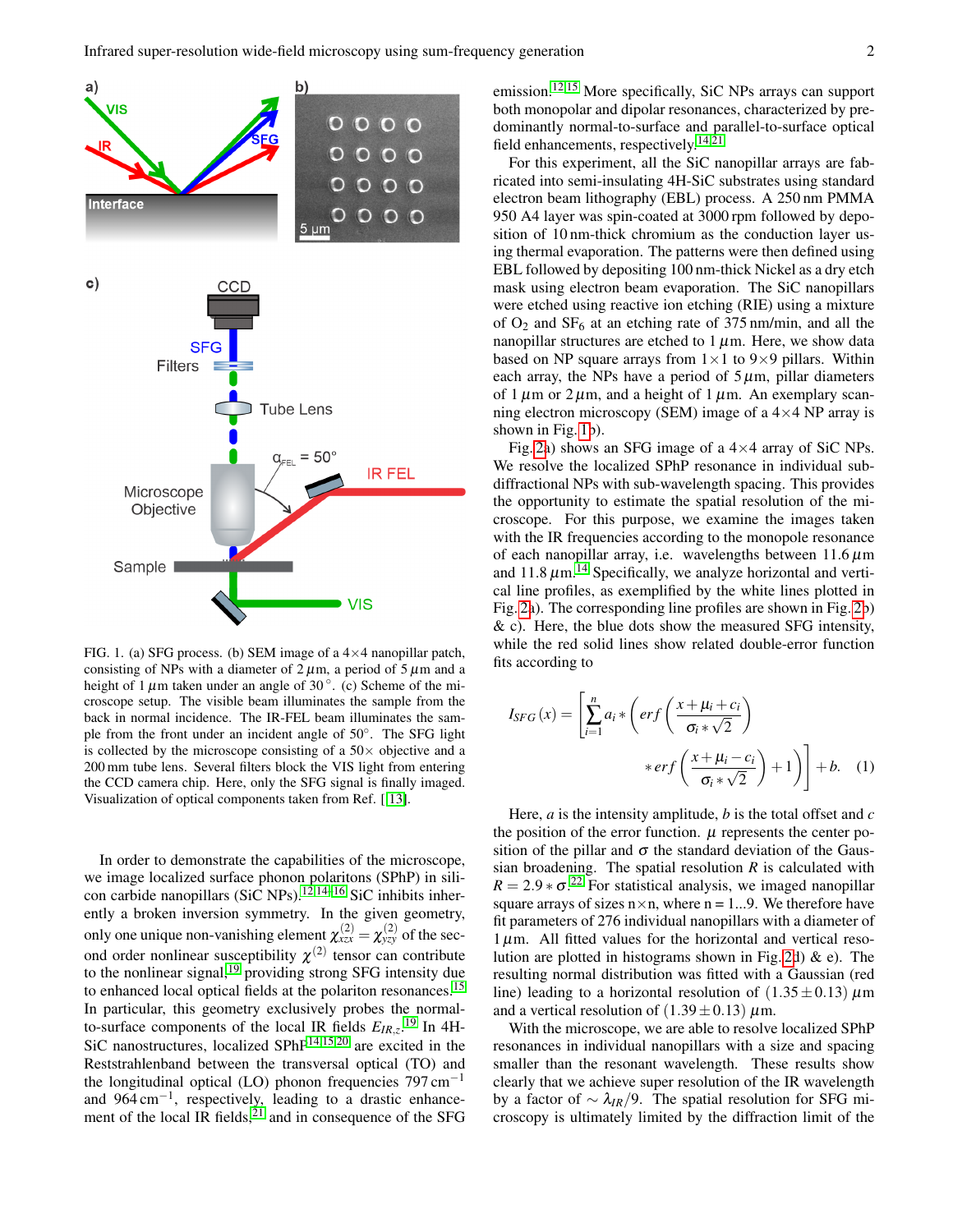

<span id="page-2-0"></span>FIG. 2. (a) SFG microscope image of the  $4\times4$  nanopillar array. The white lines indicate the position of the line profiles shown in (b) and (c). Blue dots show the measured light intensity and the solid red lines show fits by a series of double error functions, see Eq. [1.](#page-1-1) (d) and (e) show histograms over all nanopillars (square arrays  $1\times1$  to  $9\times9$ ) for the vertical and horizontal resolution. A Gaussian fit gives a resolution of  $1.35 \mu$ m and  $1.39 \mu$ m for horizontal and vertical direction, respectively.

SFG light,  $R_{Abbe} = \lambda_{SFG}/(2NA) = 0.458 \,\mu \text{m}$  with  $\lambda_{SFG}$ 504 nm and NA $= 0.55$ , which is about 1/3 of of the value achieved here. Since the mode volume of the localized SPhP is finite and on the order of the size of the  $NPs$ ,<sup>[21](#page-3-18)</sup> the extracted value represents the convolution between the spatial extend of the mode and the resolution of the microscope. Therefore  $R \approx 1.4 \,\mu\text{m}$  is the upper limit of the resolution of the microscope.

A spatial resolution on the order of the size of the nanophotonic structures provides the opportunity to study the origin of the SPhP modes. In Fig. [3a](#page-2-1))  $\&$  b), we present SFG images taken at two different IR wavelengths. The images were taken at the same sample position and show a line of four NPs with a diameter of  $2\mu$ m. The white circles indicate the physical pillar size. In Fig. [3a](#page-2-1)) we observe a single peak of SFG intensity for each NP, while in Fig. [3b](#page-2-1)) we observe a double-peak. The different behavior is reflected in the line profiles, Fig. [3c](#page-2-1)), corresponding to the white lines in Fig. [3a](#page-2-1))  $\&$  b), showing a single and a double-peak, respectively. This observation is consistent with monopole and dipole modes being excited at these two different wavelengths, shown in Fig. [3a](#page-2-1))  $\&$  b), as expected from previous work. $2^{1,23}$  $2^{1,23}$  $2^{1,23}$  The images are in good agreement with simulations of the electric field distribution of SPhP in SiC NPs, showing that the monopole mode arises on the top of the nanopillars and the dipole mode arises from the edges of the nanopillars.<sup>[21](#page-3-18)[,23](#page-3-20)</sup>

In summary, we demonstrate IR super resolution microscopy using sum frequency generation in a wide-field approach. We image individual sub-wavelength nanostructures with sub-diffractional spacing and achieve a resolution of a factor of ∼ 9 smaller than the wavelength of the probing IR



<span id="page-2-1"></span>FIG. 3. SFG images of the nanopillars resonant with the (a) monopole and (b) dipole mode. The physical pillar size is indicated by the white circle. (c) Line profils along the white lines in a) and b) are plotted, showing the ability of resolving a two-peak-behavior on top of the nanopillar in the dipole mode in comparison to the monopole mode.

light. With the super resolution SFG microscope we are able to identify monopole and dipole SPhP modes in individual SiC NPs. The spatial resolution of  $R \approx 1.4 \,\mu$ m is three times larger than the theoretical Abbe limit, which is likely caused